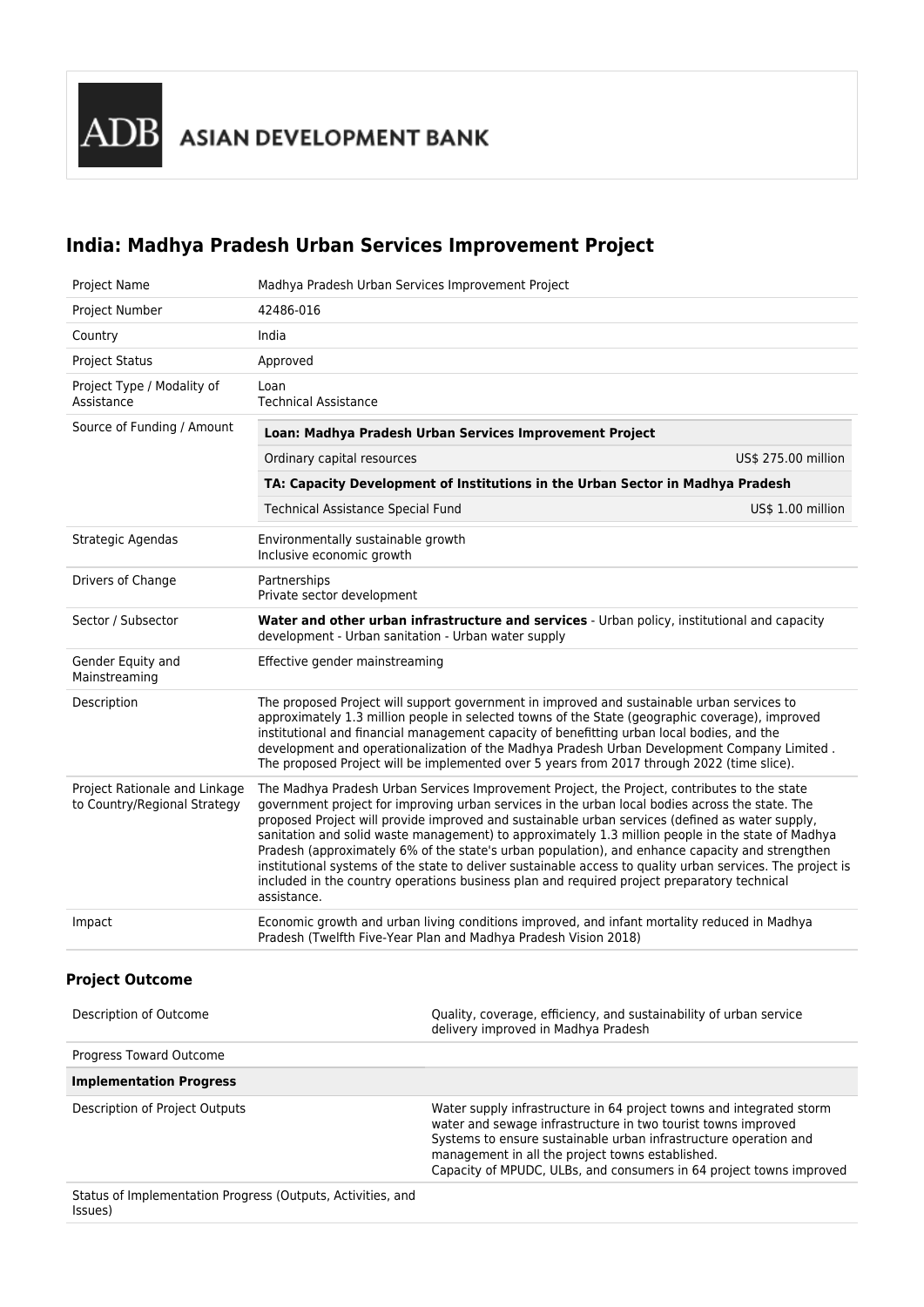#### **Safeguard Categories**

| Environment              | ◡ |
|--------------------------|---|
| Involuntary Resettlement |   |
| Indigenous Peoples       | ◡ |

#### **Summary of Environmental and Social Aspects**

| <b>Environmental Aspects</b> | No significant environmental impacts are anticipated. All the visited project sites are located outside<br>sensitive areas and any impacts during construction and operation can be avoided and/or mitigated through<br>proper design and good high-quality construction and operations and maintenance practices. |
|------------------------------|--------------------------------------------------------------------------------------------------------------------------------------------------------------------------------------------------------------------------------------------------------------------------------------------------------------------|
| Involuntary<br>Resettlement  | Construction of facilities (treatment plants and pipes) will be on government owned land and reticulation<br>systems would be along the right of way with minimal disturbance to livelihoods.                                                                                                                      |
| Indigenous Peoples           | Although the state has a substantial proportion of ST population (21%), the concentration is very low in<br>urban areas (5.18%). Especially in urban environments, there is heterogeneity of population composition;                                                                                               |

hence, there is no potential issue specifically affecting indigenous people.

#### **Stakeholder Communication, Participation, and Consultation**

| During Project Design            | The stakeholders were involved in developing the project through discussions on-site and public<br>consultation at several places in the town, after which views expressed were incorporated into the project<br>and in the planning and development of the project. The project will be made available at public locations<br>and will be disclosed to a wider audience via the ADB, MPUDC and PMU websites. The consultation process<br>will be continued and expanded during project implementation to ensure that stakeholders are fully<br>engaged in the project and have the opportunity to participate in its development and implementation.<br>Measures were taken to include and promote gender equality and womens empowerment in the design of<br>the Project so that women have equitable opportunities for access to and use of relevant services,<br>resources, assets, or opportunities and participation in decision-making process. |
|----------------------------------|--------------------------------------------------------------------------------------------------------------------------------------------------------------------------------------------------------------------------------------------------------------------------------------------------------------------------------------------------------------------------------------------------------------------------------------------------------------------------------------------------------------------------------------------------------------------------------------------------------------------------------------------------------------------------------------------------------------------------------------------------------------------------------------------------------------------------------------------------------------------------------------------------------------------------------------------------------|
| During Project<br>Implementation | The public consultation and disclosure program is a continuous process throughout the project<br>implementation, including project planning, design and construction. The Project will ensure participation of<br>all stakeholders, which will strengthen inclusiveness.<br>A constant communication will be established with the affected communities to redress the environmental<br>issues likely to surface during construction phases and also regarding the grievance redress mechanism.<br>ULB/PIU and PMC will organize public meetings and will appraise the communities about the progress on the<br>implementation of project. Meeting will also be organized at the potential hotspots/sensitive locations<br>before and during the construction.                                                                                                                                                                                          |

## **Business Opportunities**

|             | Consulting Services The proposed Project will exclude procurement of services that constitute high-value contracts and such<br>activities will be excluded while defining the proposed Project scope.                                  |
|-------------|----------------------------------------------------------------------------------------------------------------------------------------------------------------------------------------------------------------------------------------|
| Procurement | All procurement under the proposed Project shall be carried out using country systems based on the commonly<br>accepted good practice principles embodied in ADB's Procurement Guidelines and Guidelines on the Use of<br>Consultants. |

#### **Responsible Staff**

| Responsible ADB Officer    | Huang, Jingmin                                                                               |
|----------------------------|----------------------------------------------------------------------------------------------|
| Responsible ADB Department | South Asia Department                                                                        |
| Responsible ADB Division   | Urban Development and Water Division, SARD                                                   |
| <b>Executing Agencies</b>  | Urban Development and Housing Department<br>Govt. of Sikkim, NH 31A<br>Gangtok-797101, India |

### **Timetable**

| Concept Clearance | 16 Dec 2014                |
|-------------------|----------------------------|
| Fact Finding      | 22 Aug 2016 to 31 Aug 2016 |
| <b>MRM</b>        | 08 Dec 2016                |
| Approval          | 18 May 2017                |